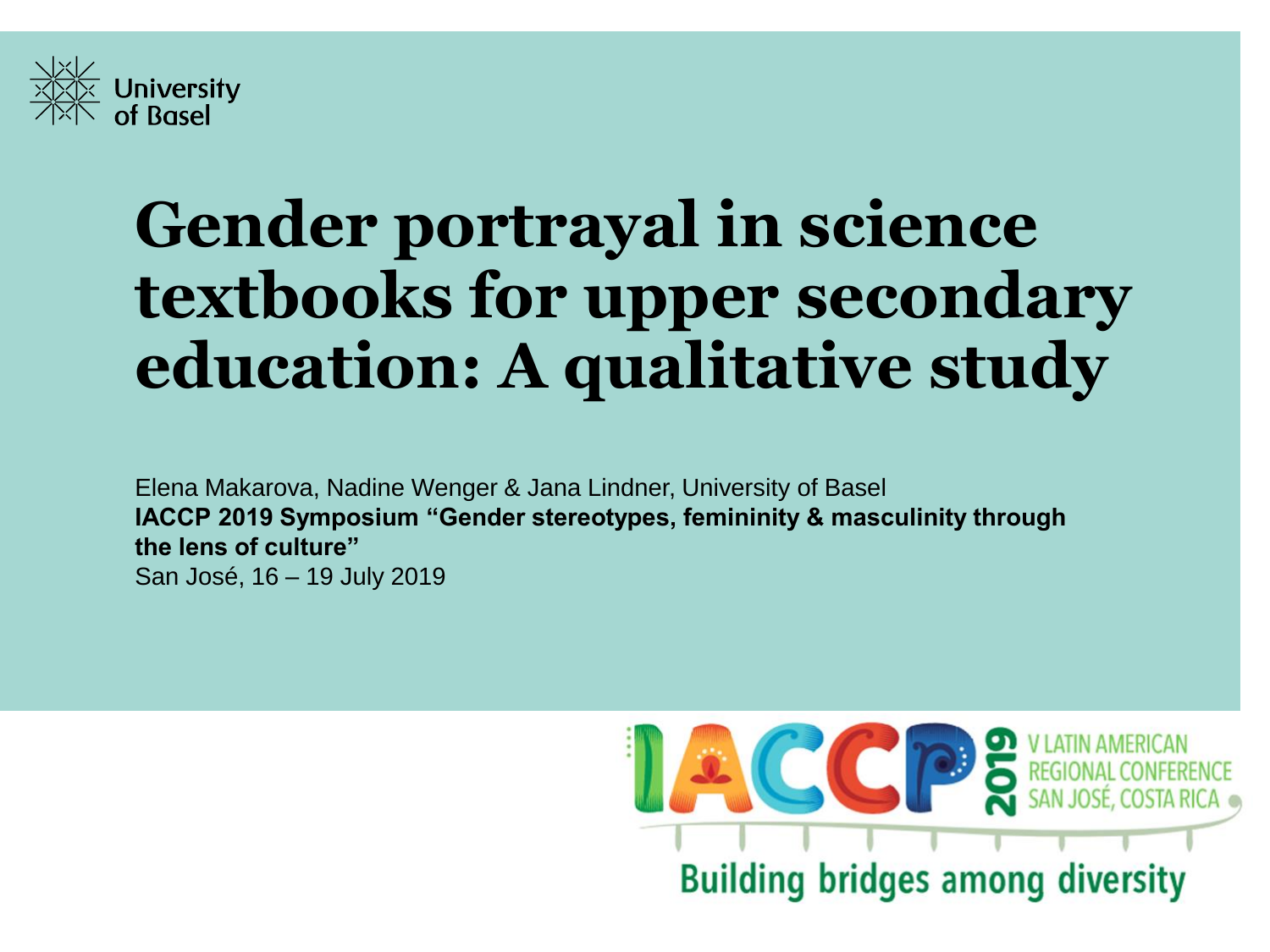# **The gender gap in STEM fields**

- − Has been documented at almost all levels of education and career stages and across most OECD countries (Lane et al., 2012; OECD, 2006, 2009, 2013, 2017)
- − Horizontal segregation fosters the reproduction of gender stereotypes (Makarova et al., 2017)

#### Bridging the gender gap: why do so few girls study Stem subjects?

To attract more girls to study Stem subjects at university, we need to tackle the stereotypes they are exposed to early on



#### www.theguardian.com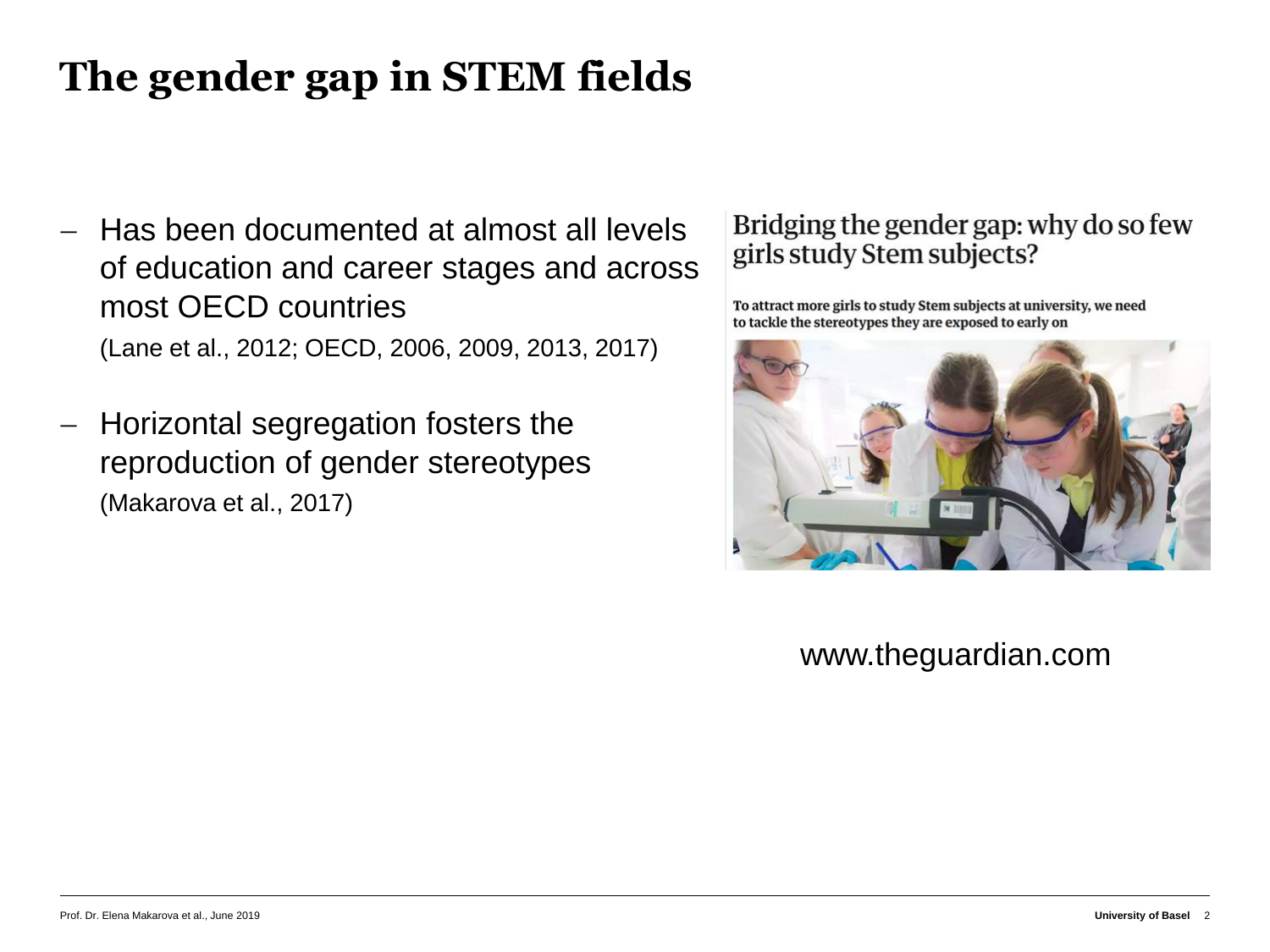## **STEM-Graduates**



Prof. Dr. Elena Makarova et al., June 2019 **University of Basel** 3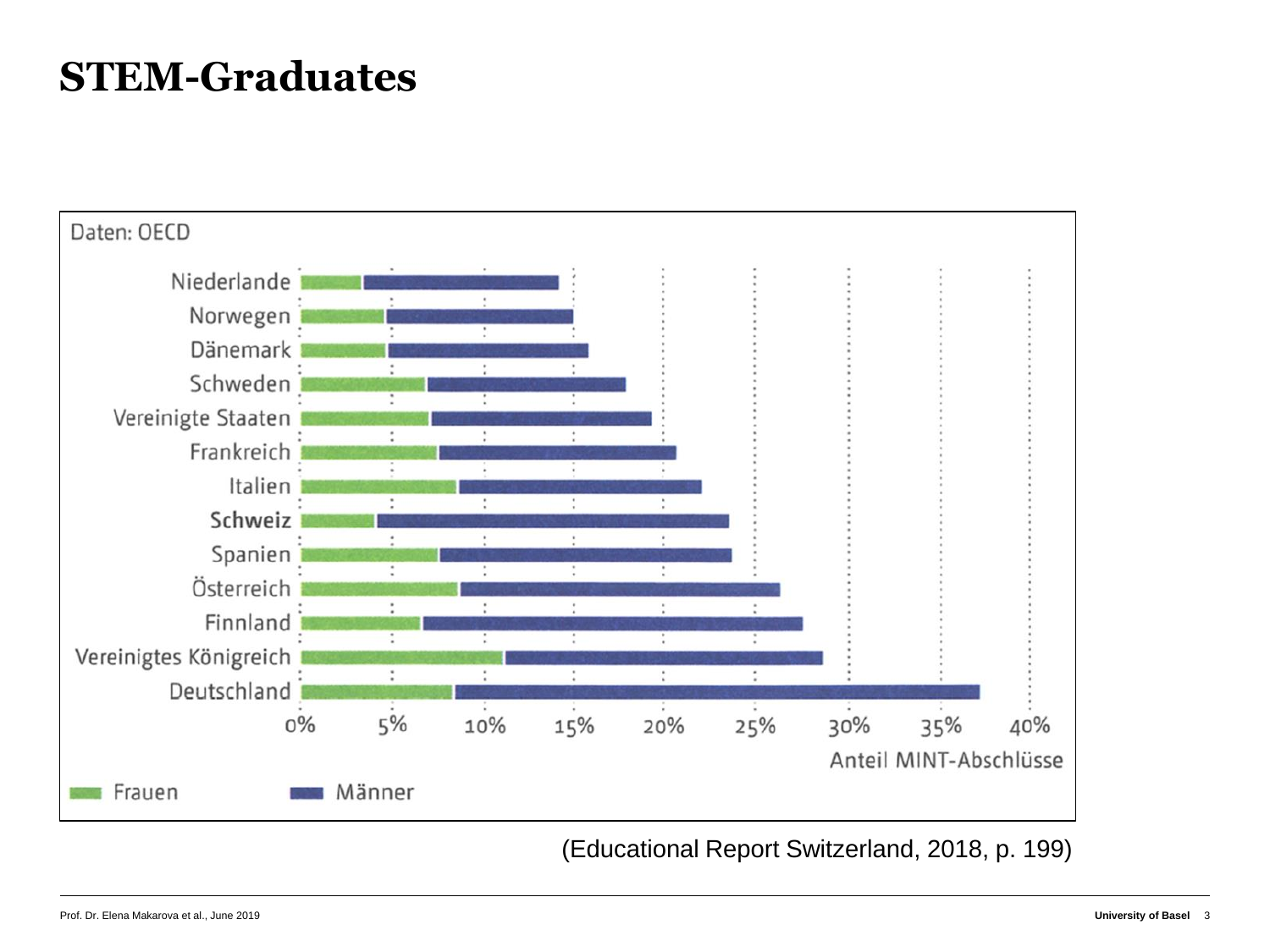# **Theory of Circumscription and Compromise**

− Occupational aspirations are incorporated in the individual self-image, which is developed from early childhood through adolescence (Gottfredson, 2002, 2005)

*«Severe threats to sextype […] will be warded off before severe threats to either prestige […] or interests […], because a 'wrong' sextype […] is usually the greater threat to the self-concept» (Gottfredson, 2002, S. 104).*

Research on the impact of the 'matching sextype' on career choice (Bubany & Hansen, 2011; Howard et al., 2011; Ratschinski, 2009)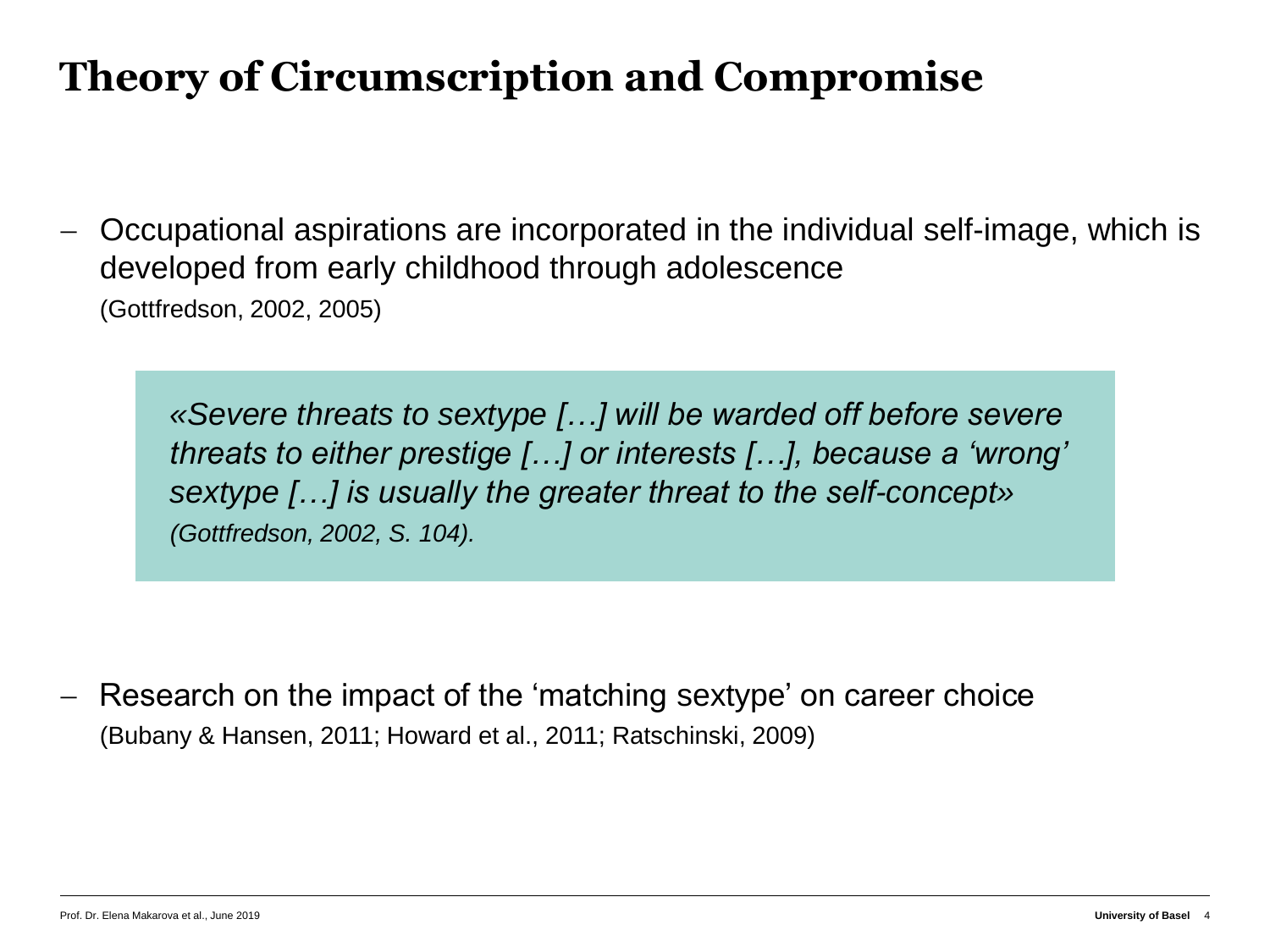## **The Social Role Theory**

- − Gender stereotypes emerge in response to the observation of women and men in different social roles and in role-linked activities (Eagly & Wood, 2012; Koenig & Eagly, 2014)
- − Women's enrollment in science courses relates to the gender-science stereotype (Miller et al., 2015)
- − Low proportion of women in STEM leads to the spread of a gender stereotypical image of math and science (Nosek et al., 2009)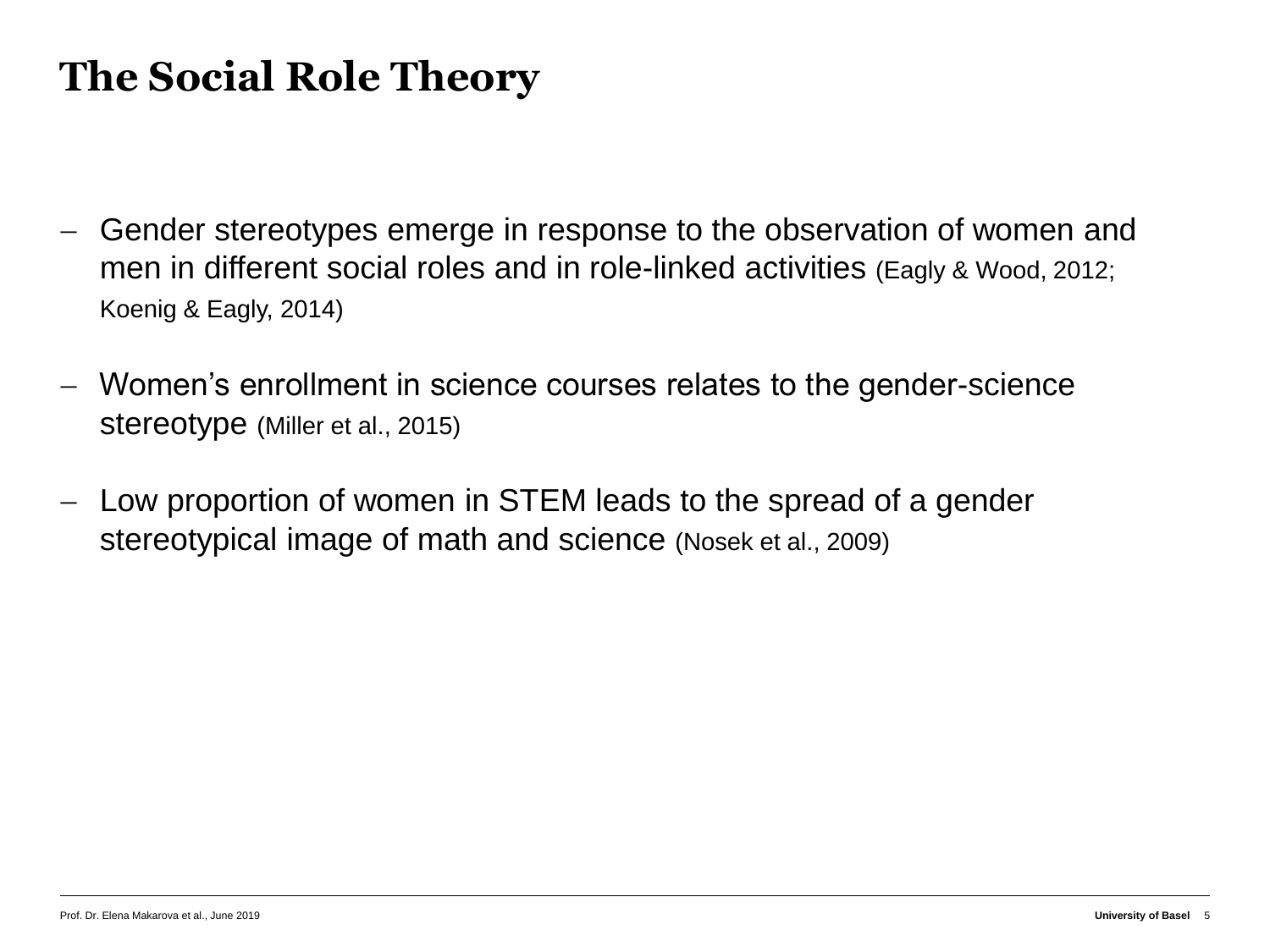### **Gender stereotypical image of science**

*«The common image was that of a scientist as a bespectacled male with unkempt hair in a white lab-coat»* (Scherz & Oren, 2006, p. 977).

*«About 70% of more than half a million Implicit Association Tests completed by citizens of 34 countries revealed expected implicit stereotypes associating science with males more than with females»* (Nosek et al., 2009).

- − The image of science among secondary school students and teachers is gender stereotyped (Makarova & Herzog, 2015)
- Impact of the gender stereotype of math and science on secondary students' career aspirations (Elena Makarova, Belinda Aeschlimann, & Walter Herzog, 2019)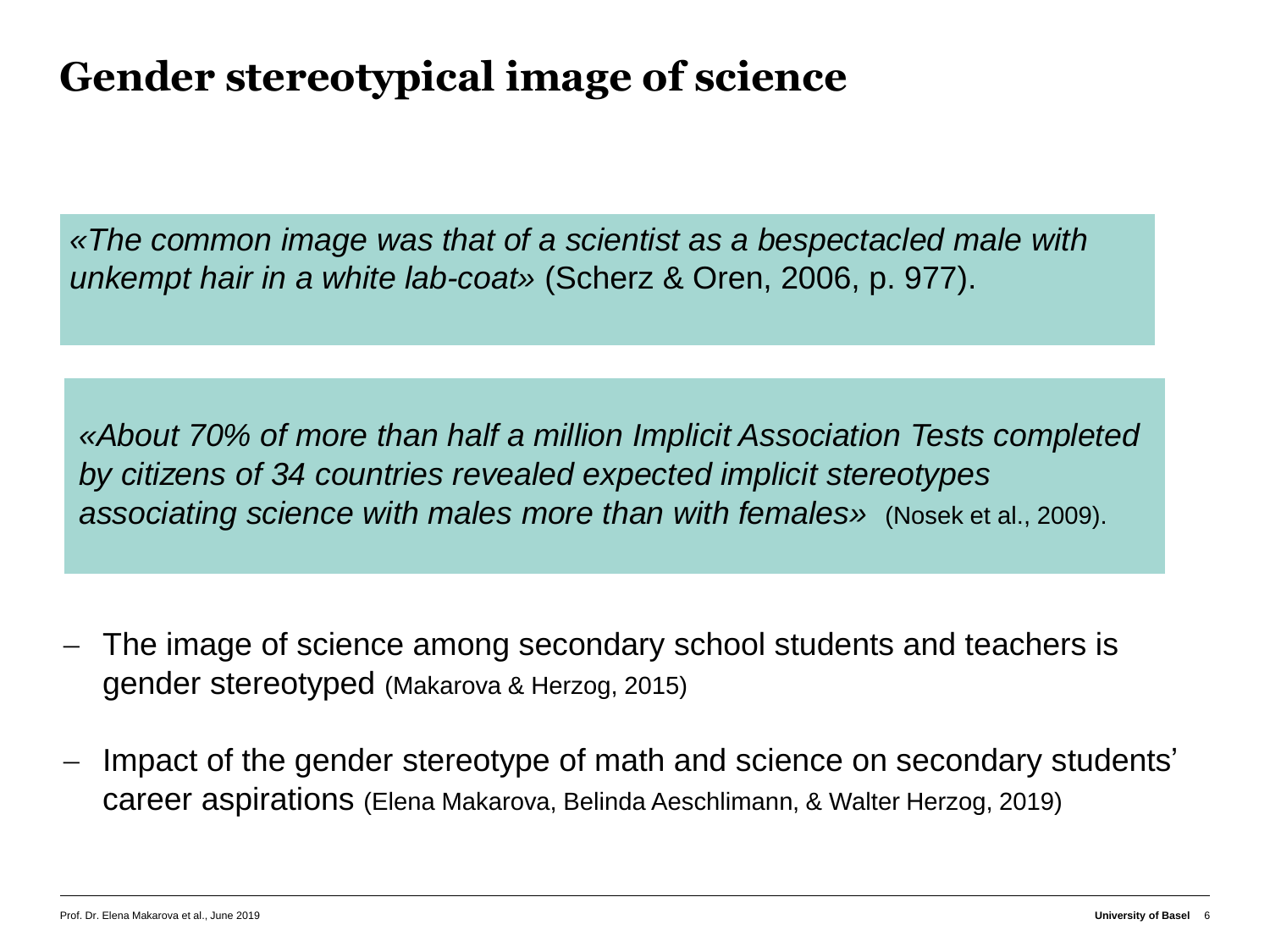### **Female protagonists in science textbooks** Text analysis





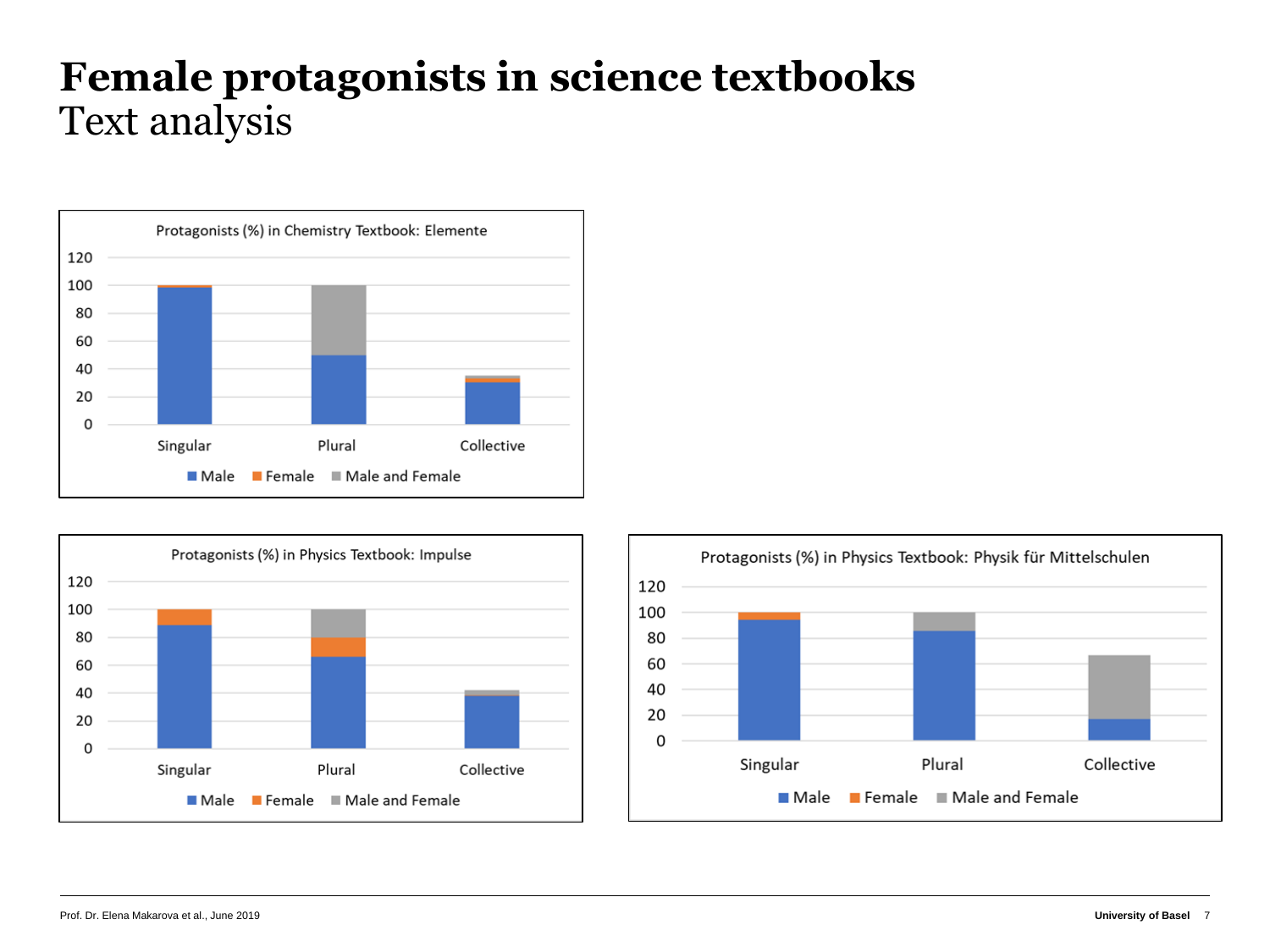### **Female protagonists in science textbooks:**  Picture analysis

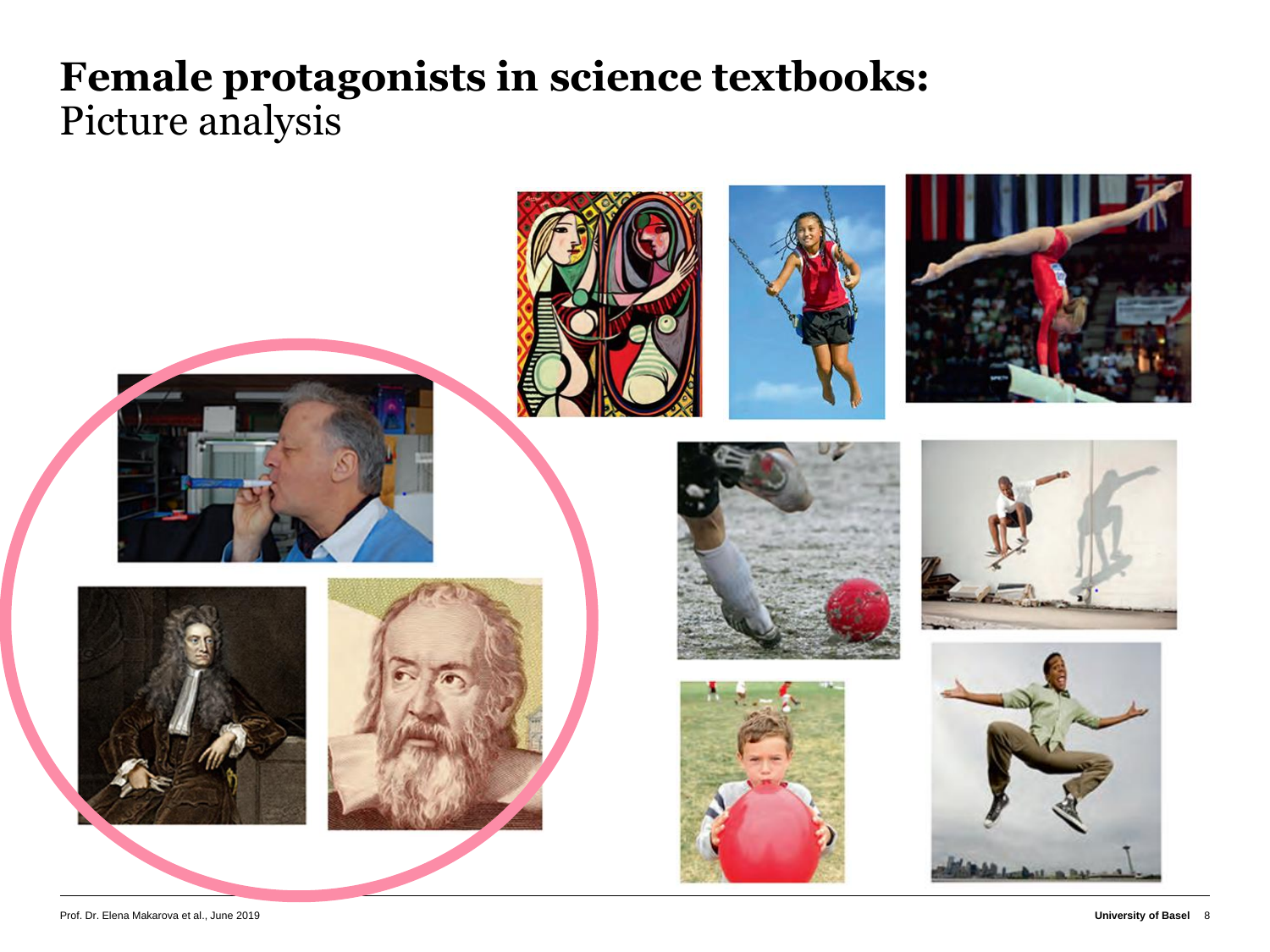### **Female protagonists in science textbooks:**  Summary

- Male protagonists predominated in text- and image-based representations.
- Male protagonists were portrayed in a role of agency, whereas communal traits were attributed to female protagonists.
- Science was represented as a male domain.

- − Adjustment of the text book in physics
- − A qualitative study among teachers and students

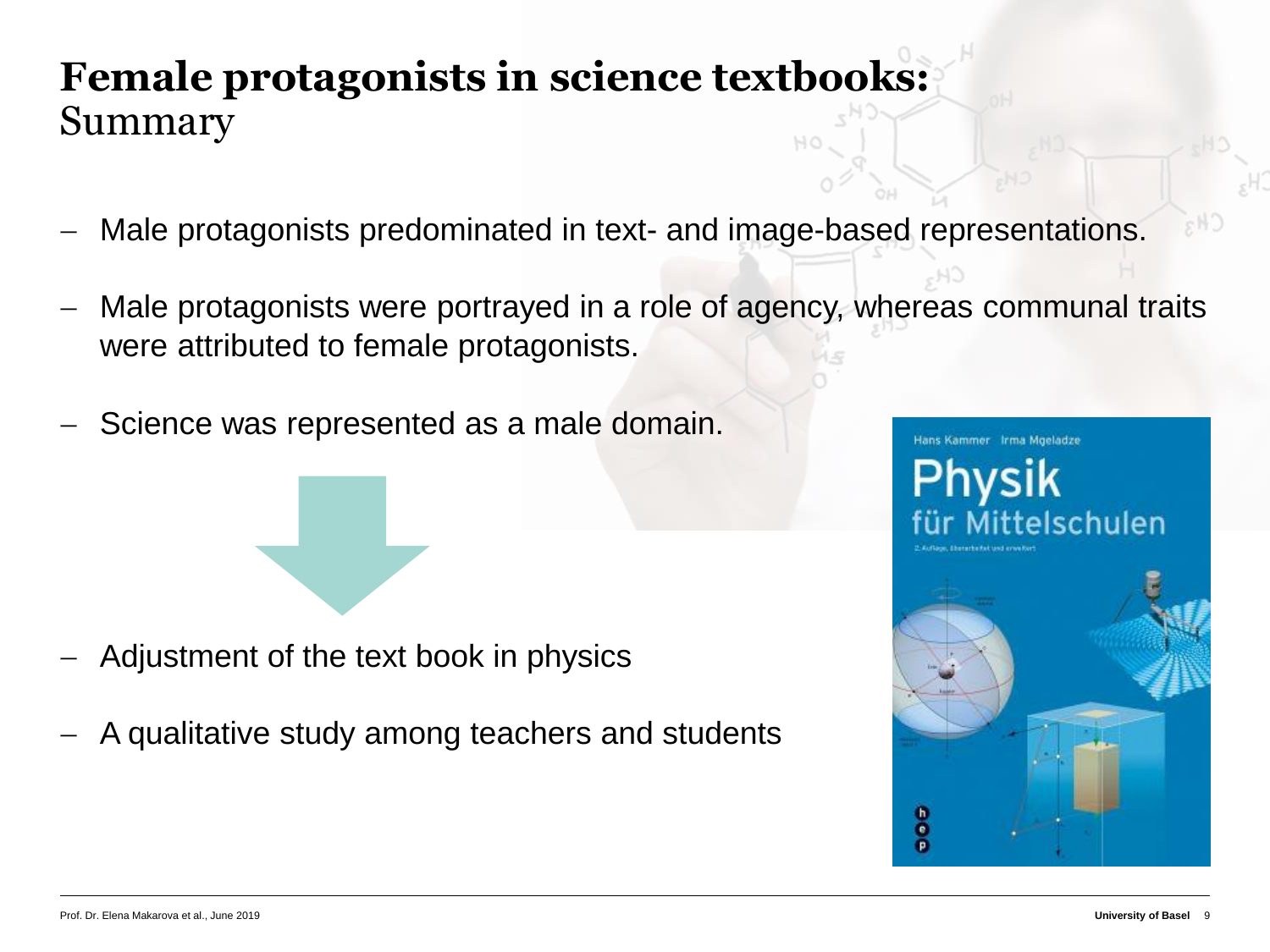# **Qualitative study**

**Focus of the study:** Perception and interpretation of gender-stereotypical portrayal of science and scientists from teachers' and students' perspectives.

#### **Sample:**

- − 20 physics teachers (female 15 %, male 85 %)
- − 161 students (female 49 %, male 51 %)

#### **Semi-structured interviews**

- − Individual and group interviews conducted in high schools
- − Data collection February June 2019



Schweizerische Eidgenossenschaft Confédération suisse Confederazione Svizzera Confederaziun svizra

Eidgenössisches Departement des Innern EDI Eidgenössisches Büro für die Gleichstellung von Frau und Mann EBG Finanzhilfen nach dem Gleichstellungsgesetz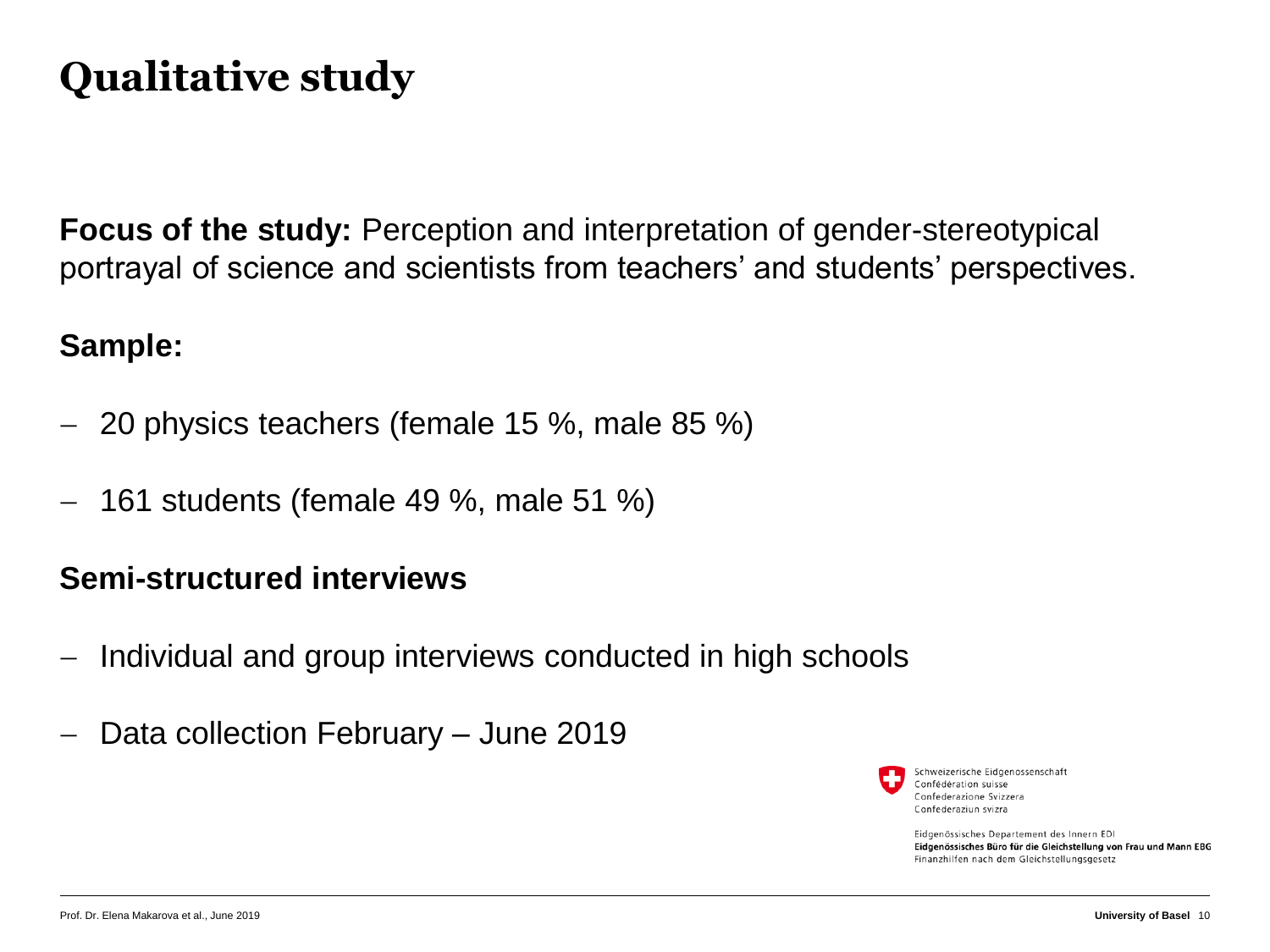## **Gender portrayal in science textbooks:**  Results teachers' perspective

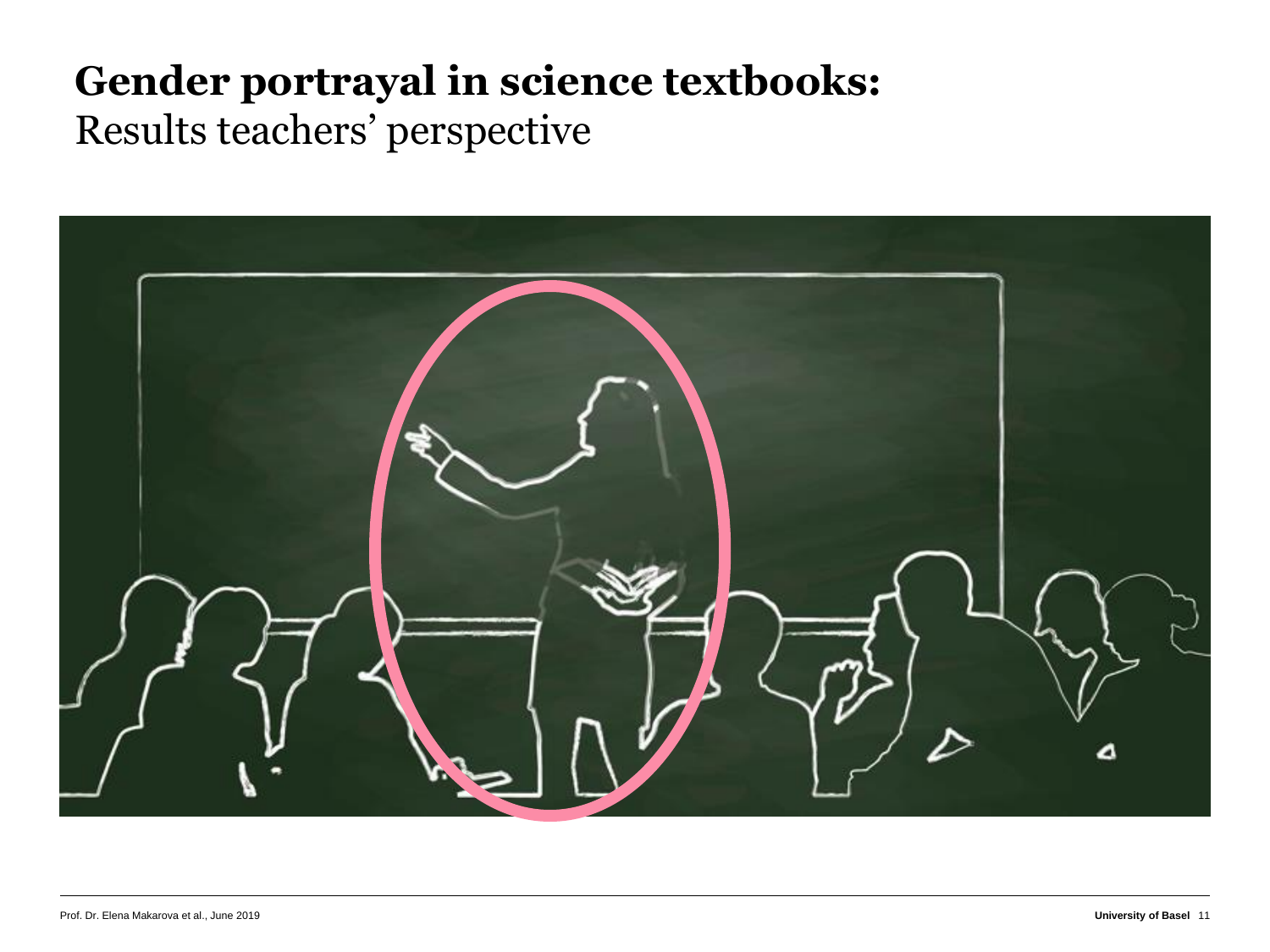Language

- $\triangleright$  The majority of teachers perceive the language in physics teaching materials as non-gender-inclusive
- ➢ Teachers interpret the importance of gender-inclusive language differently

### − **important**

*"I attach particular importance to gender-inclusive language as such…"*

#### − **not relevant**

*since "physics is primarily about content"*

### − **forced**

*because "in every second task a girls' name was chosen so that it is really balanced..."*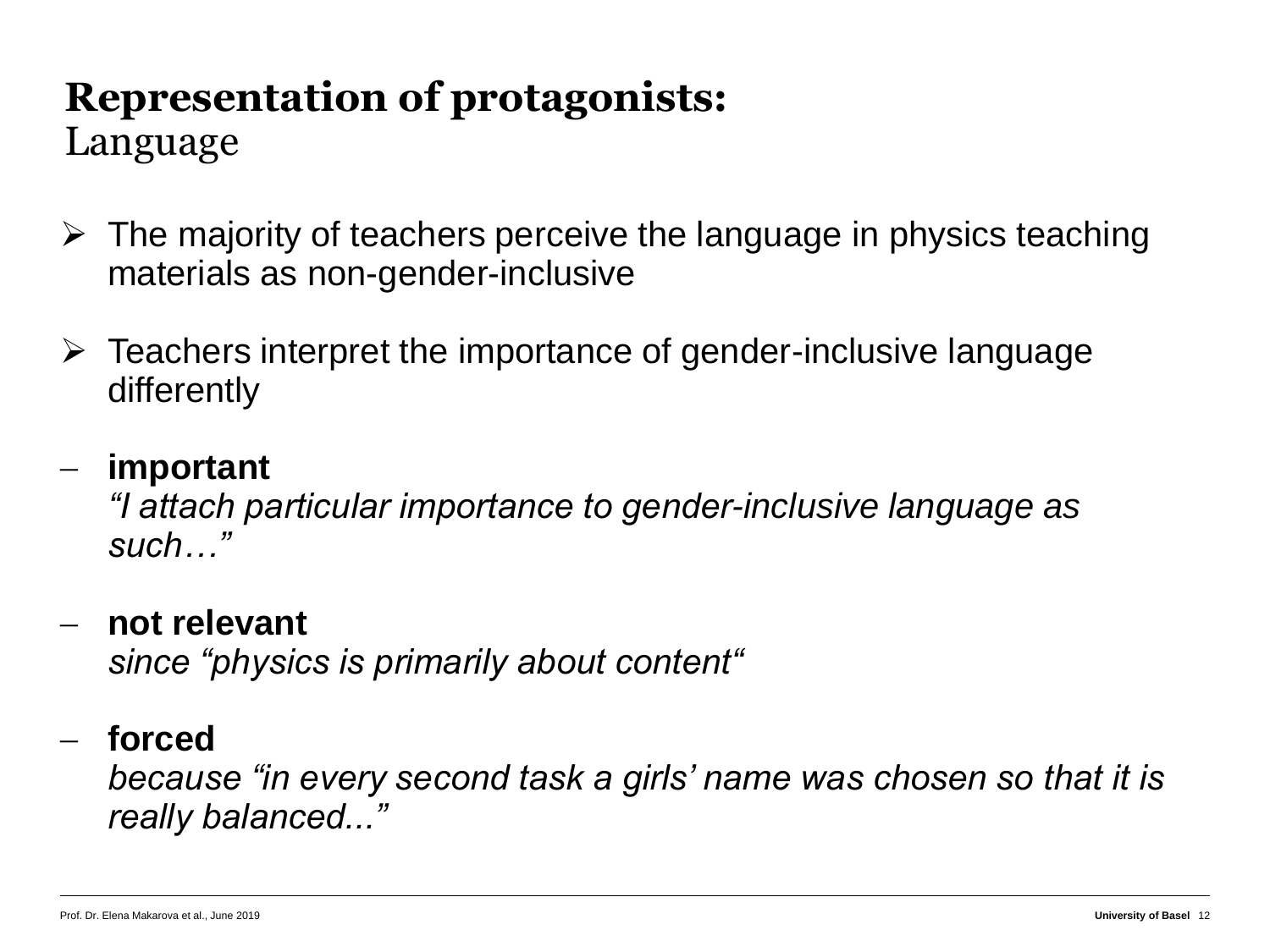### **Representation of protagonists:**  Pictures

**Females protagonists are …**

− **numerically underrepresented**

*"Unfortunately, mostly male characters are dominant in most books."*

#### − **not authentic**

*"Yes, there are women, but it always seems to me to be a bit assembled, [...]. It is not authentic. I cannot say why, but I have the feeling it really looks like "Oh there was a man before and now we better put a woman there".*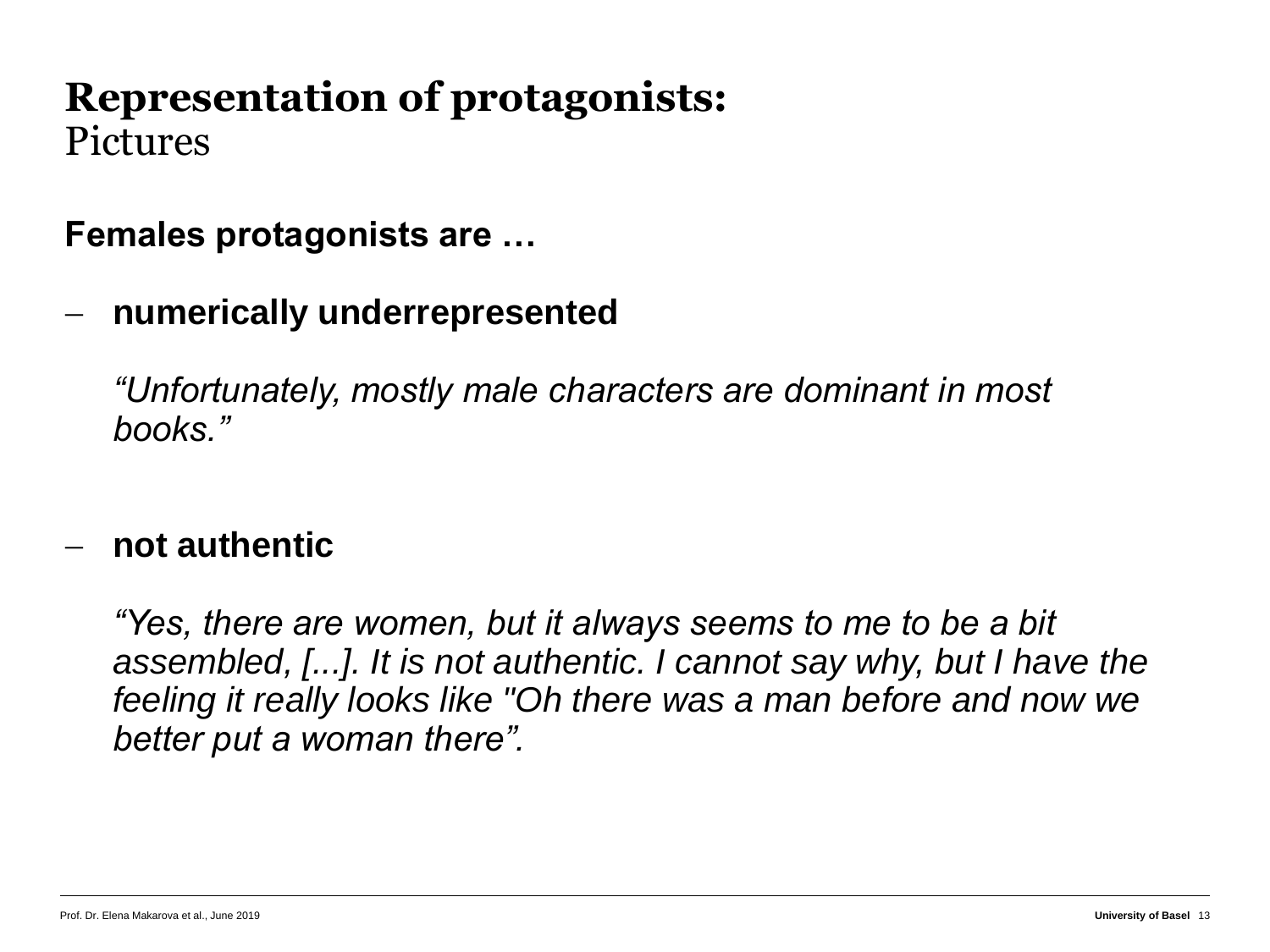Role models in science

**Female Scientists are…**

- − **numerically underrepresented** *"There are women, but they are a rarity."*
- − **not mentioned despite of their achievements** *"When talking about radioactivity, you know, "Marie Curie has to be mentioned," and she is mentioned in the book. But in astronomy and physics, women are barely mentioned, even if they played a big role."*

### − **important**

*"…it's very important to try to portray physics as a science that is not just for men."*

### − **not known**

*"I would also like to introduce a successful woman in physics every month, if I could get this lesson from somewhere (laughs). But unfortunately that is not a reality."*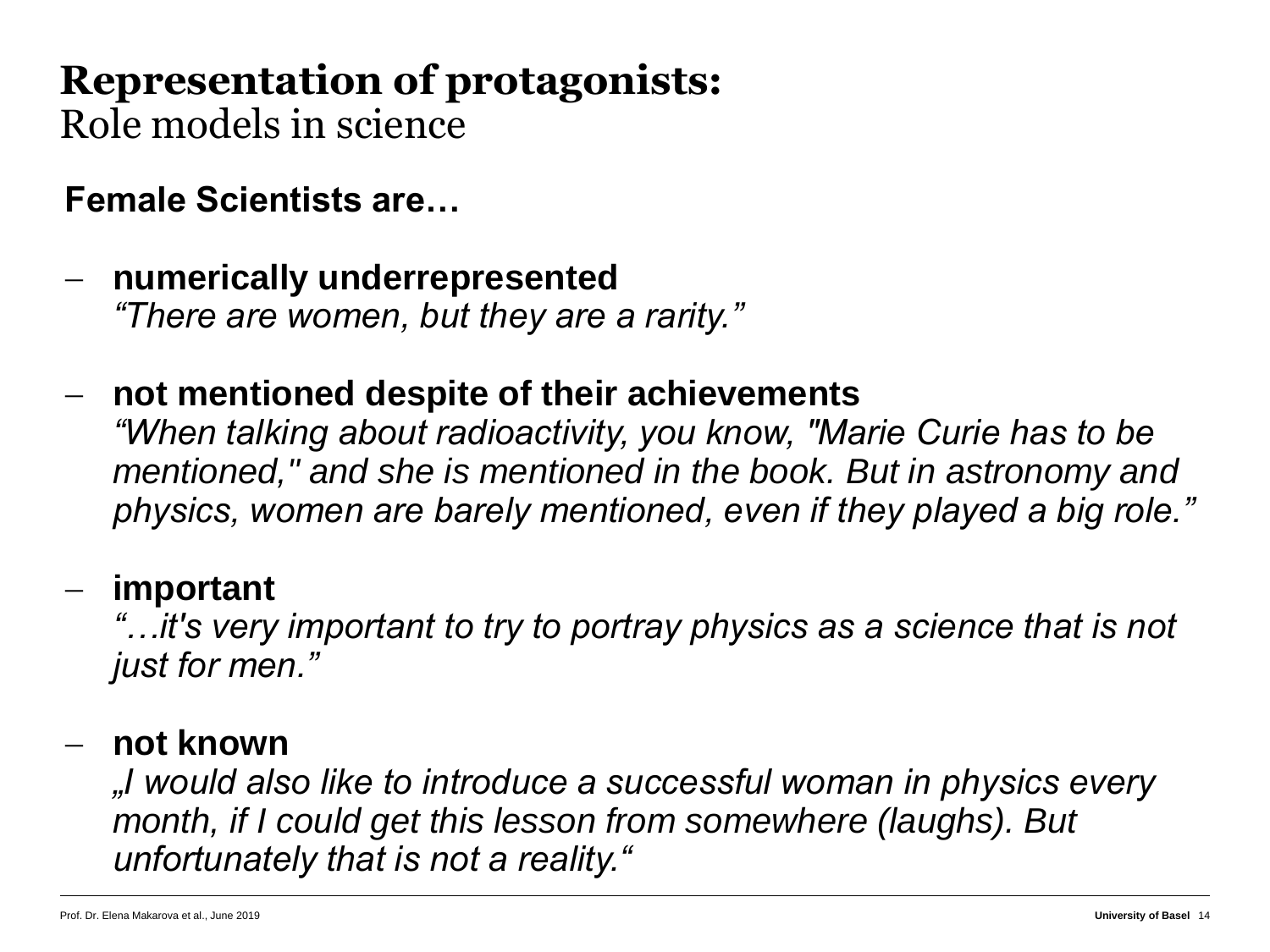## **Gender portrayal in science textbooks:**  Results female students' perspective

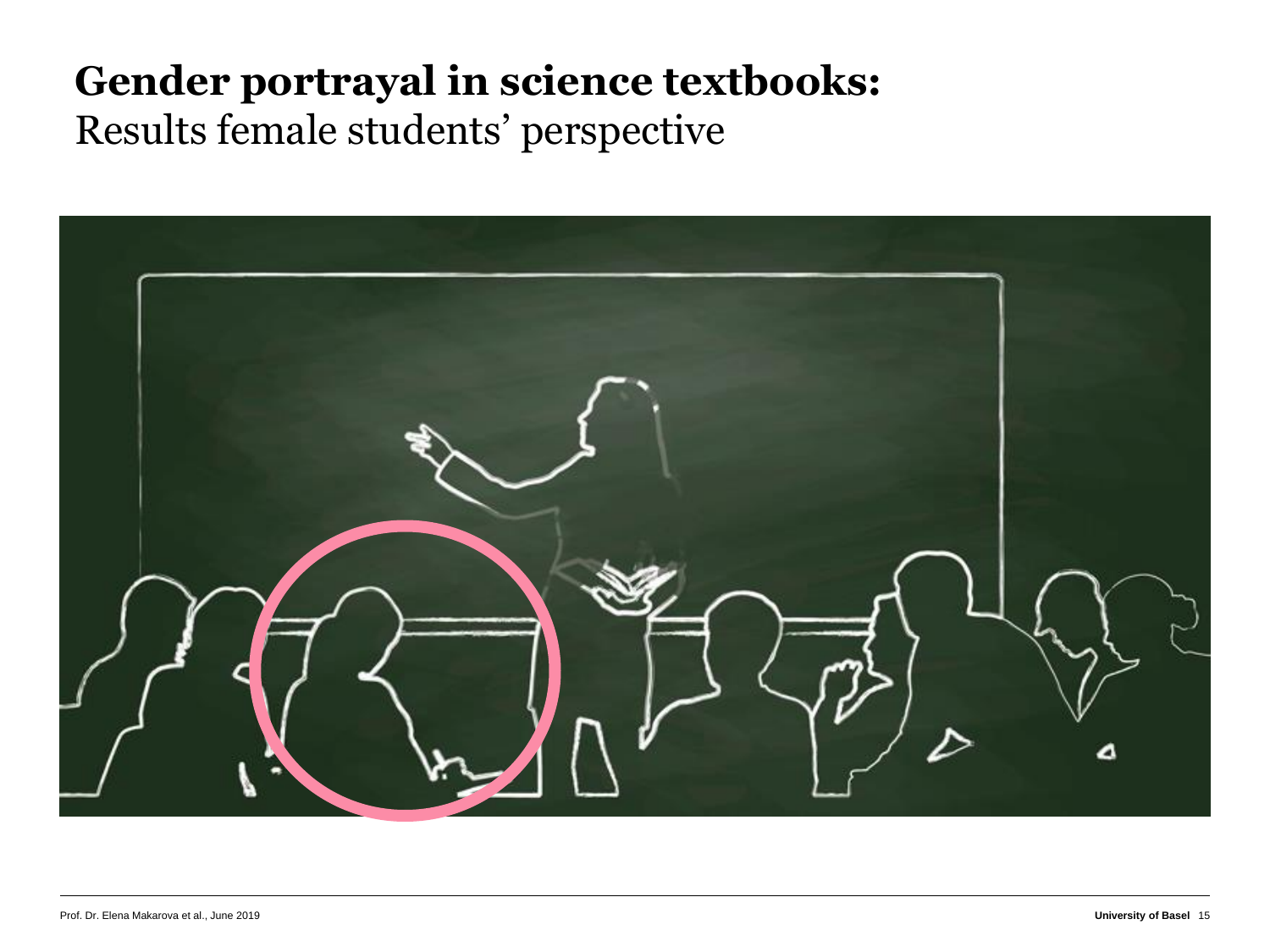Language

- ➢ Female students either perceive both sexes as equally mentioned or do not notice a difference
- ➢ Female students interpret the importance of gender-inclusive language differently

### − **not important**

*"Well, I have a strong and clear opinion about this, it's not important to me."*

### − **important**

*"I think it's good because you feel like a represented woman, so she's achieved something now."*

#### − **overdue**

*"I also wanted to say that it shouldn't be anything special at all, because I actually think it should be normal for women to be portrayed as well."*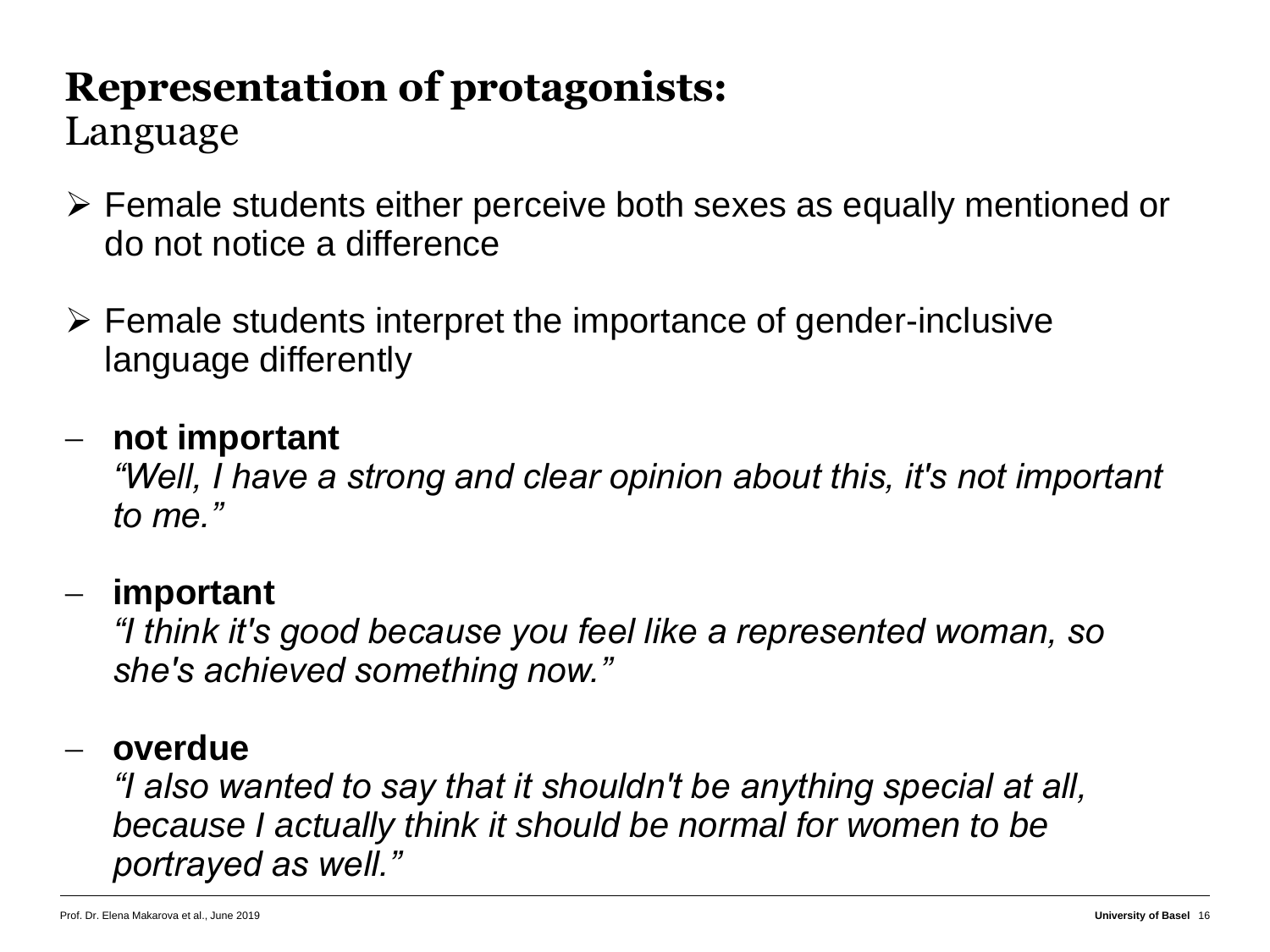### **Representation of protagonists:**  Pictures

### **Females protagonists are numerically underrepresented**

- − *"Well, I can only think of physicists who are pictured like this, so. Often a sketch of Newton or Albert Einstein is somehow depicted, then of course they are men, because in the past it was often the case that men were more likely to be represented."*
- − *"We have almost no pictures, I think, except maybe of experiments. Yes, of experiments. Pictures of physicists, but not such example images with people, I would say."*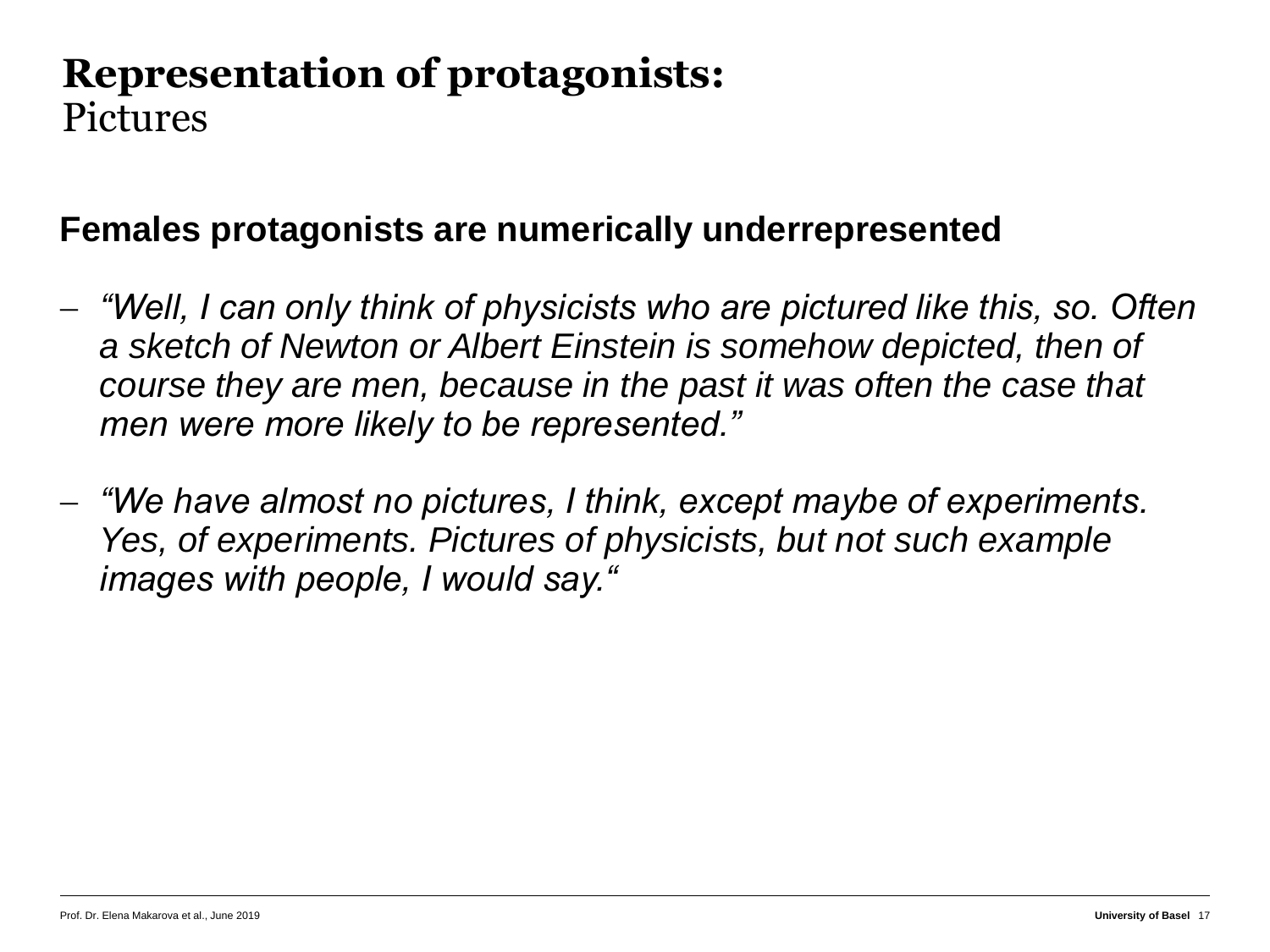Role models in science

- − **Luck of contemporary role models (male and female) in scien***ce "I mean, today there are few scientists who are known and still alive. Well, we just had Einstein, Newton... I can't think of the name right now. He just died [Stephen Hawking]."*
- − **Marie Curie as the only woman in science** *"… you almost only hear about male scientists ."*
- − **Anticipation that female scientists will appear later on** *"… we have not yet reached the point where we can even get to the topics where female role models are also mentioned…."*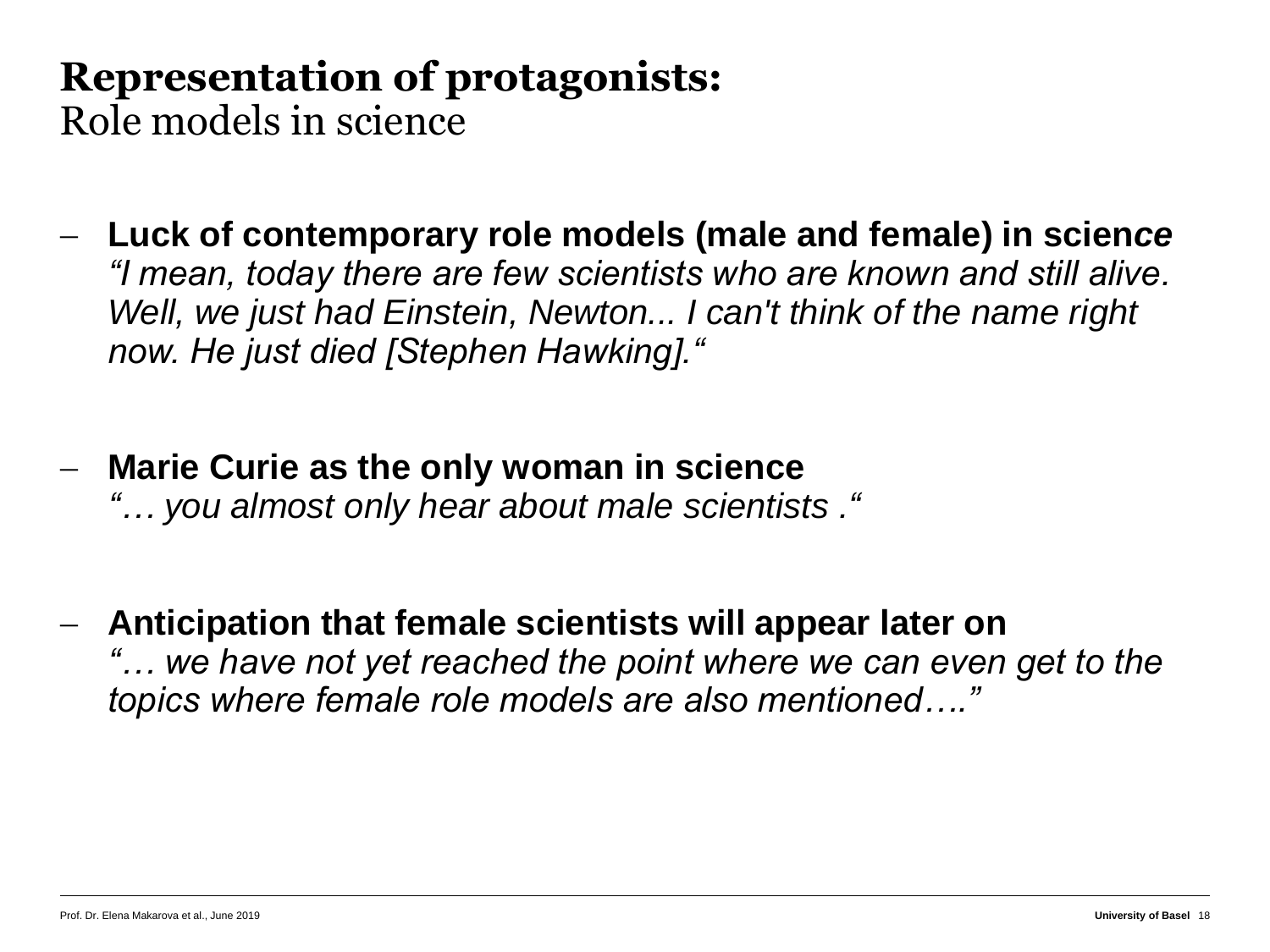Effects on female students

### − **Rise of motivation to achieve in a male domain**

*"I think it's a lot more appealing when in the past only men have been there and then you're like, "Oh yeah, [...] I'm kind of trying to make a change now, that as a woman I am one of the few who can do that."*

### − **Rise of self-esteem of female students**

*"There are so many physicists and the women may not be sure if they can do it, but if they know that there are actually many female physicists, then they just know that they could do it too."*

### − **Easement of the identification with role models**

*"I think maybe you can identify a little better with women than with men, because then [with men] you always have a distance."*

### − **Encouragement to pursue a science career**

*"I find, that if you're really interested in physics and you think that's something I really want to study, I think it's nice to have female role models."*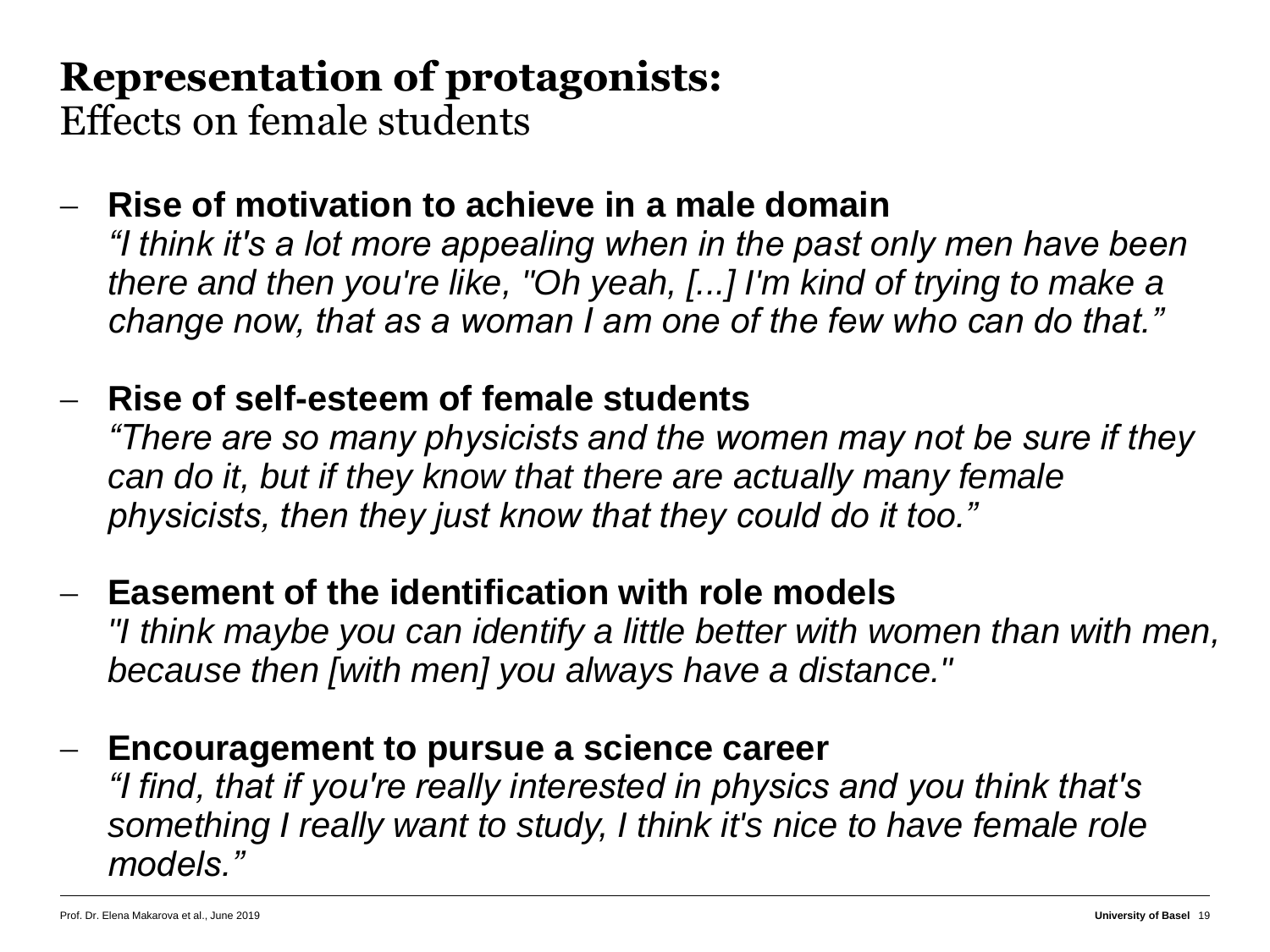### **Summary:**  Protagonists in Science Textbooks

#### **Language**

- − Teachers recognize that the language in physics textbooks is nongender-inclusive, whereas female students are not aware of it
- − Teachers and female students alike have different opinions with respect to the importance of gender-equal language

#### **Pictures**

− From teachers` and female students` perspectives female protagonists are clearly numerically underrepresented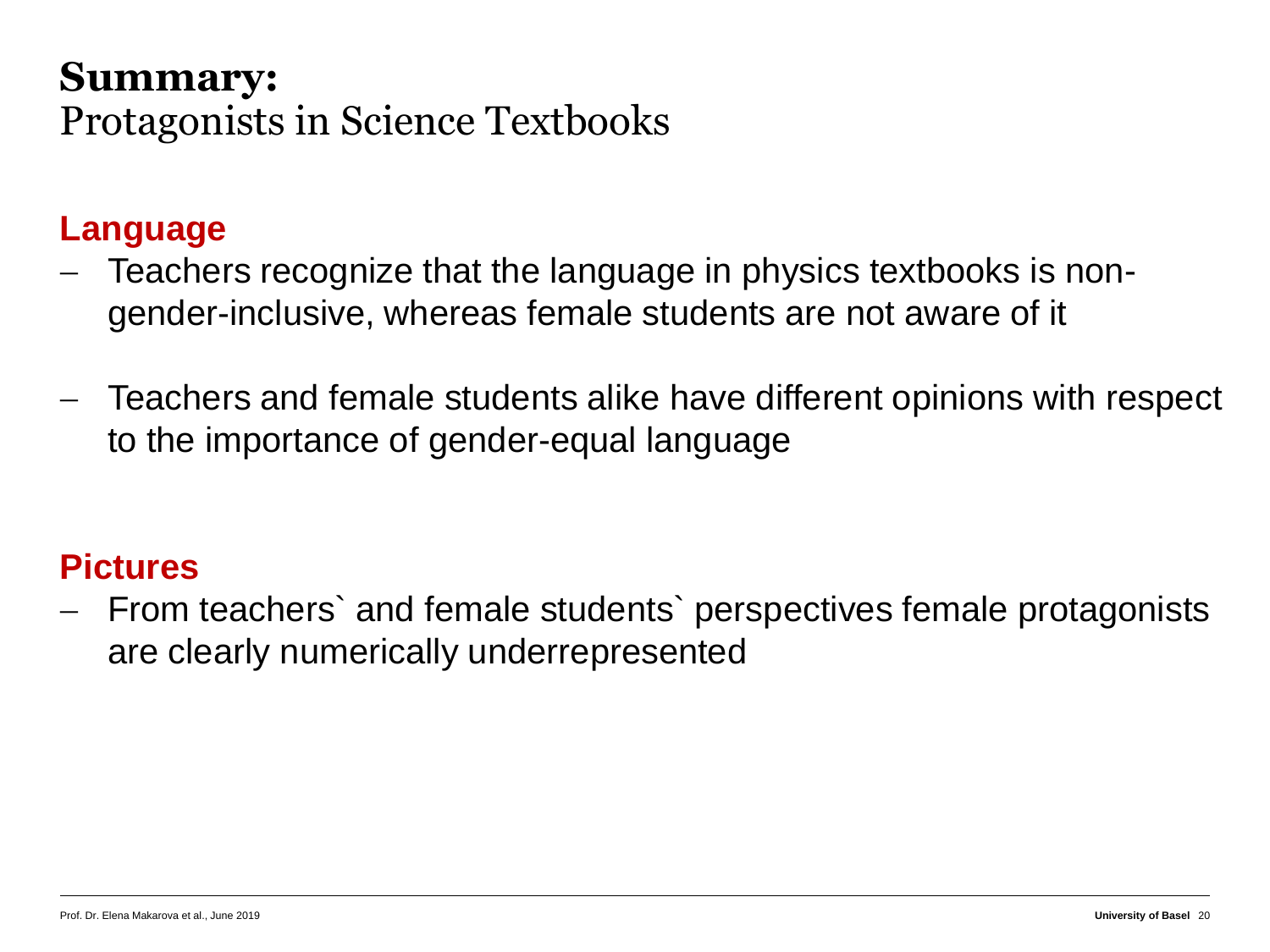### **Summary:**  Role Models in Science

### **Role models in science**

- − From teachers' perspective female role models are important, but difficult to find
- − From female students' perspective female role models are important, but at the same time it is also important to have a display of contemporary scientists (men and women)

### **Effects on female students**

- − The majority of the female students recognize the effect of gender representation
- − Multiple effects on motivation, identification, self-esteem, and career aspirations